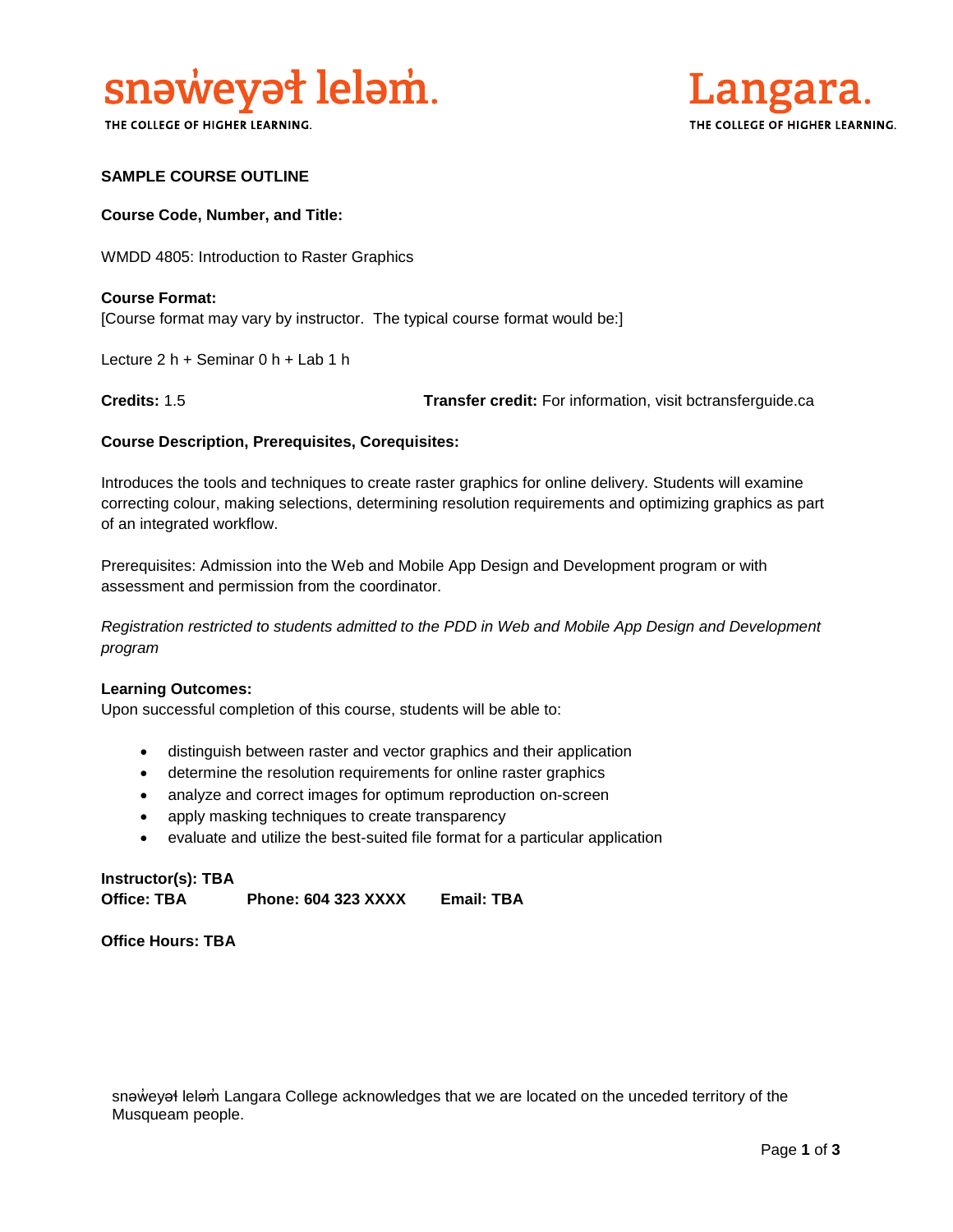# snaweyat lelam.

THE COLLEGE OF HIGHER LEARNING.



# **Textbook and Course Materials:**

[Textbook selection may vary by instructor. An example of texts and course materials for this course might be:}

Dayley, L.D; Dayley, B. "Photoshop CC Bible". Indianapolis. 2013.

Note: *This course may use an electronic (online) instructional resource that is located outside of Canada*  for mandatory graded class work. You may be required to enter personal information, such as your name *and email address, to log in to this resource. This means that your personal information could be stored on servers located outside of Canada and may be accessed by U.S. authorities, subject to federal laws. Where possible, you may log in with an email pseudonym as long as you provide the pseudonym to me so I can identify you when reviewing your class work.* 

# **Assessments and Weighting: Final Exam** 20% **Other Assessments %** (An example of other assessments might be:) %

Midterm: 10% Quizzes/Tests: 10% Assignments: 60%

Proportion of individual and group work: Individual: 100%

# **Grading System:** Letter grade

Specific grading schemes will be detailed in each course section outline.

Passing grade: C

# **Topics Covered:**

[Topics covered may vary by instructor. An example of topics covered might be:]

- Raster vs. vector graphics
- Resolution requirements for online display
- Colour management monitor profiling, RGB workspaces and colour specification using RGB and Hex systems
- File formats
- Image optimization compression, blurring, matte colour, dithering, transparency, file size considerations
- Colour correction of images
- Selections tools, techniques, saving and loading
- Layer Masks creating, refining

*This generic outline is for planning purposes only.*